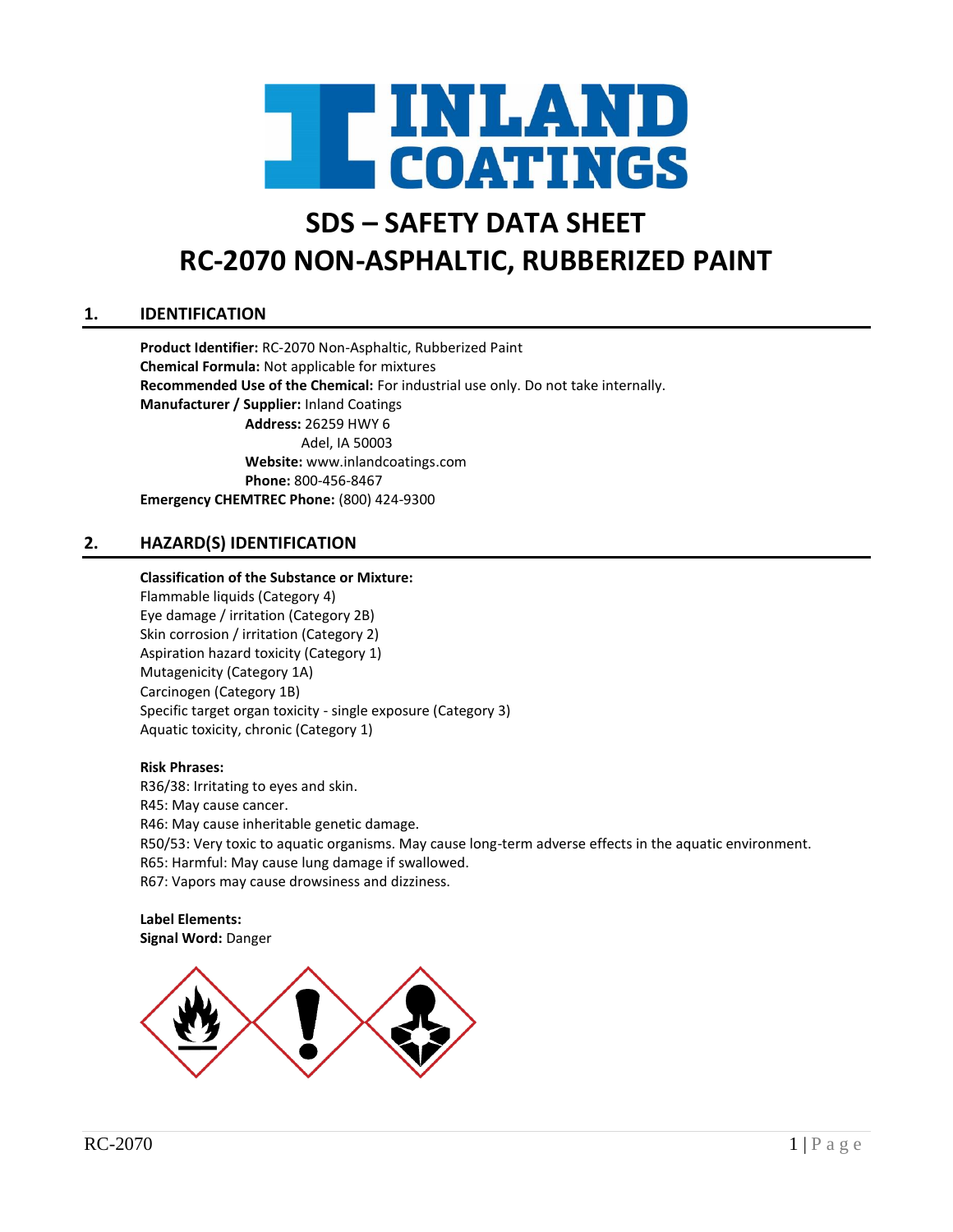#### **Hazard Statements:**

H227: Combustible liquid.

H304: May be fatal if swallowed and enters airways.

H315: Causes skin irritation.

H320: Causes eye irritation.

H336: May cause drowsiness or dizziness.

H340 - May cause genetic defects

H350: May cause cancer.

H410: Very toxic to aquatic life with long lasting effects.

#### **Precautionary Statements:**

P210: Keep away from heat / sparks / open flames / hot surfaces – No smoking.

P233: Keep container tightly closed.

P242: Use only non-sparking tools.

P261: Avoid breathing vapors.

P264: Wash hands thoroughly after handling. Wash contaminated work clothing before reuse.

P270: Do not eat, drink or smoke when using this product.

P273: Avoid release to the environment.

P280: Wear protective gloves/ protective clothing/ eye protection/ face protection.

P301+P310+P331: IF SWALLOWED, immediately call a doctor. Do NOT induce vomiting.

P303 + P361 + P352: IF ON SKIN (or hair): Remove/ take off immediately all contaminated clothing. Wash with soap and water.

P305+351+338: IF IN EYES: Rinse cautiously with water for several minutes. Remove contact lenses if present and easy to do – continue rinsing.

P403+P233: Store in a well-ventilated place. Keep container tightly closed.

| Ingredient               | <b>CAS Number</b> | <b>EC Number</b> | Percent |
|--------------------------|-------------------|------------------|---------|
| Elastomeric Resin        | 66070-58-4        | $- -$            | 5-15%   |
| Aromatic Naphtha, Type I | 64742-95-6        | 265-199-0        | 5-15%   |
| <b>Stoddard Solvent</b>  | 8052-41-3         | 232-489-3        | 40-50%  |
| Aluminum Paste           | 7429-90-5         | 231-072-3        | 15-20%  |

### **3. COMPOSITION INFORMATION / INGREDIENTS**

### **4. FIRST-AID MEASURES**

**Inhalation:** If inhaled, remove to fresh air. If not breathing, give artificial respiration. If breathing is difficult, give Oxygen. Seek medical attention.

**Ingestion:** DO NOT INDUCE VOMITING unless directed by a physician! Never give anything by mouth to an unconscious person. Get medical attention immediately.

**Skin Contact:** Remove any contaminated clothing. Wash skin with soap and water for at least 15 minutes. Get medical attention if irritation develops or persists

**Eye Contact:** Immediately flush eyes with gentle but large stream of water for at least 15 minutes, lifting lower and upper eyelids occasionally. Get medical attention immediately.

**Work / Hygienic Practices:** Always follow good housekeeping practices. Avoid contact with surfaces where material will not be applied.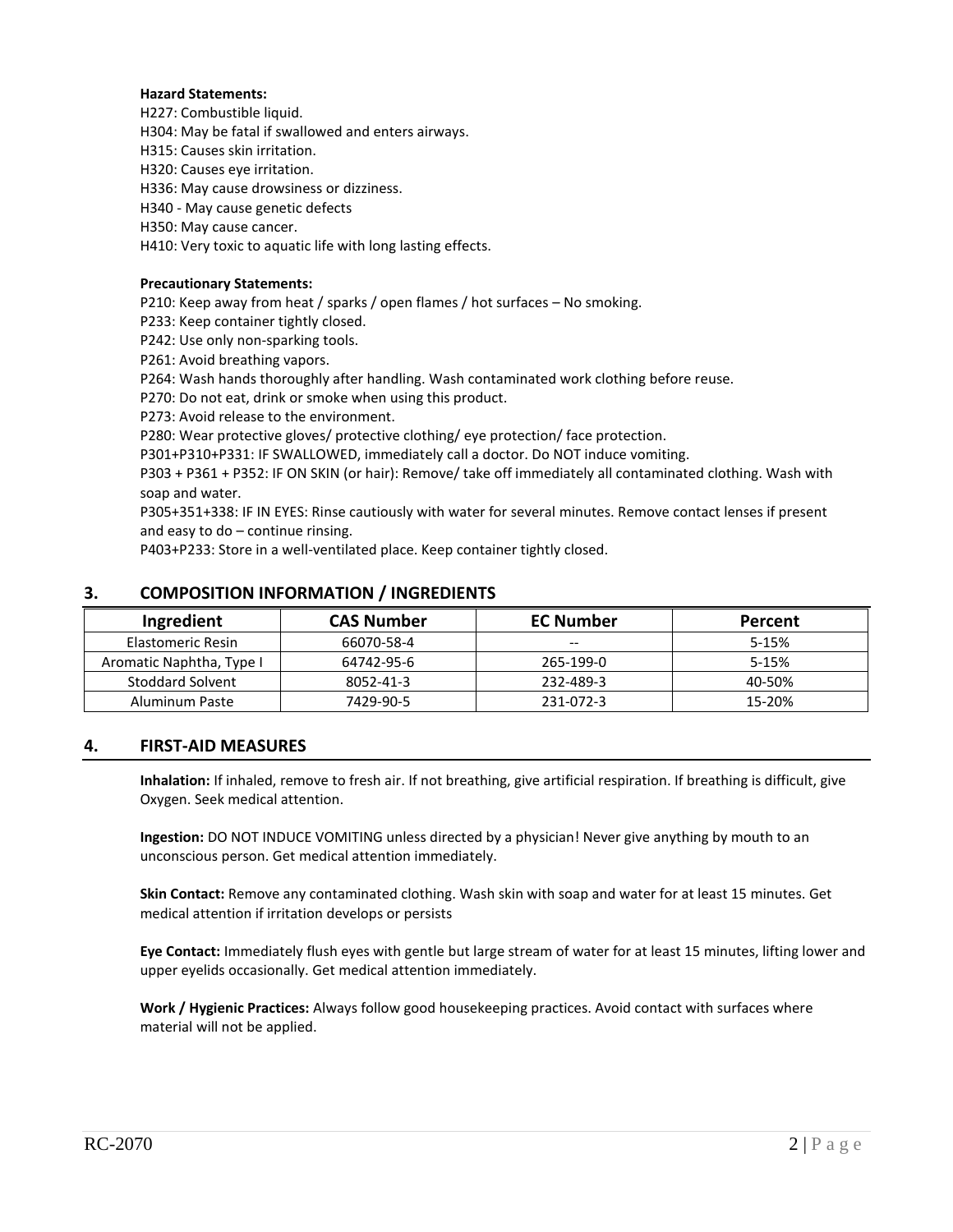## **5. FIRE-FIGHTING MEASURES**

**Fire:** Combustible

**Explosion:** Combustible

**Fire Extinguishing Media:** Foam, Carbon Dioxide, dry chemical. The use of water as the extinguishing medium may only lead to spreading the fire. Water spray may be used to cool fire exposed containers and surfaces.

**Special Information:** In the event of a fire, wear full protective clothing and NIOSH-approved self-contained breathing apparatus with full face piece operated in the pressure demand or other positive pressure mode. Combustible material: may be ignited by heat, sparks, or flames. Vapors may travel to source of ignition and flash back. Container may explode in heat and fire. Treat as a fuel fire. Do not direct water on substance.

## **6. ACCIDENTAL RELEASE MEASURES**

**Personal Precautions, Protective Equipment and Emergency Procedures:** Avoid breathing vapors, mist or gas. Ventilate area of leak or spill. Wear appropriate personal protective equipment as specified in Section 8. Isolate hazard area. Keep unnecessary and unprotected personnel from entering.

**Environmental Precautions and Methods and Materials for Containment and Cleaning Up:** Remove all sources of ignition. Dike and contain spill with inert material (e.g. clay, sand, earth.) Do not use combustible materials such as sawdust. Prevent material from entering sewers or waterways. Recover free liquid. Transfer absorbed material into approved non-leaking, sealable containers for proper disposal.

# **7. HANDLING AND STORAGE**

**Precautions for Safe Handling:** Wear personal protective equipment as specified in Section 8. Ensure adequate ventilation. In case of insufficient ventilation, wear suitable respiratory equipment. Do not breathe vapors or spray mist. Avoid contact with skin and eyes. Wash hands before eating, smoking, or using toilet facilities. Keep away from sources of ignition. Wash contaminated work clothing before re-use.

**Conditions for Safe Storage, Including Any Incompatibilities:** Protect against physical damage. Keep container tightly closed in a dry and well-ventilated location at ambient temperature and atmospheric pressure away from incompatible materials (reference Section 10.) Keep away from sources of ignition, heat, sparks, and flame. All containers should be grounded / bonded when material is transferred. KEEP OUT OF REACH OF CHILDREN.

# **8. EXPOSURE CONTROLS / PERSONAL PROTECTION**

### **Airborne Exposure Limits:**

Aromatic Naphtha, Type I:

OSHA PEL: 500ppm; 2000 mg/m3 - for petroleum distillates (naphtha)

Stoddard Solvent:

OSHA PEL: 500 ppm, 2900 mg/m3 (TWA)

ACGIH TLV: 100 ppm, 525 mg/m3 (TWA)

Aluminum Paste:

OSHA PEL: 15 mg/m3 (TWA) total dust and 5 mg/m3 (TWA) respirable fraction for Aluminum metal as Al ACGIH TLV: 1 mg/m3 respirable fraction (TWA), Aluminum metal and insoluble compounds

**Ventilation System:** A system of local and/or general exhaust is recommended to keep employee exposures below the Airborne Exposure Limits. Local exhaust ventilation is generally preferred because it can control the emissions of the contaminant at its source, preventing dispersion of it into the general work area. Please refer to the ACGIH document, Industrial Ventilation, A Manual of Recommended Practices, most recent edition, for details.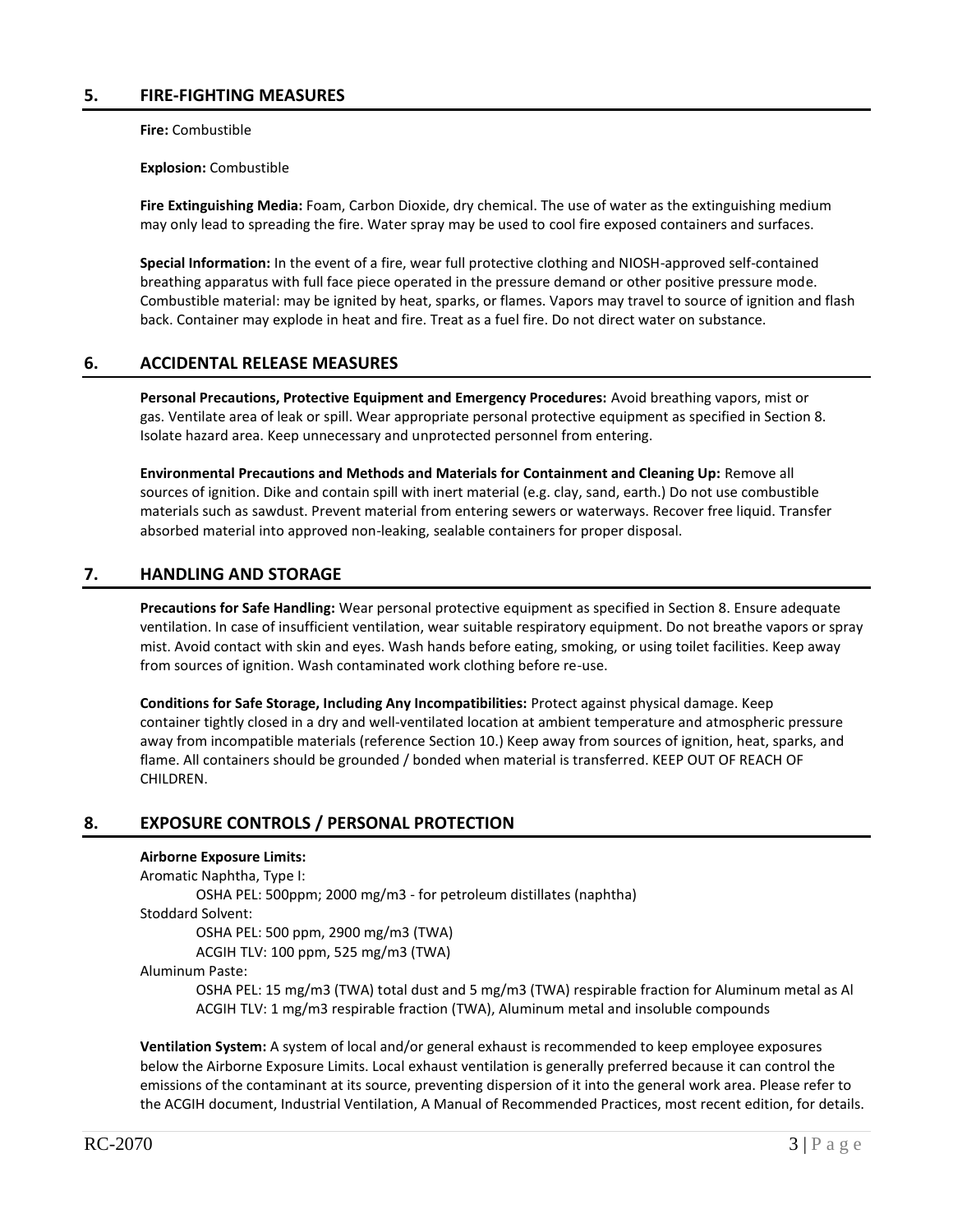**Personal Respirators (NIOSH Approved):** Maintain adequate ventilation. A respirator is not normally required in ventilated areas. If TLV is exceeded a NIOSH / MSHA approved breathing apparatus is recommended. Contact safety equipment supplier

**Skin Protection:** Protective, solvent-resistant, gloves should be worn for prolonged or repeated contact. Protective cream may be useful when repeated skin contact is expected. Shoes with non-skid soles are also recommended.

**Eye Protection:** Use chemical safety goggles and / or a full face shield where splashing is possible. Maintain eye wash fountain and quick-drench facilities in work area.

## **9. PHYSICAL AND CHEMICAL PROPERTIES**

**Appearance:** Thin liquid **Odor:** Mild odor **Odor Threshold:** Not determined **pH:** No data available **Melting Point:** Not determined **Boiling Point / Boiling Range:** 151.7-199C (305-390F) **Flash Point:** 40.6C (105F) **Evaporation Rate (BuAC=1):** Not determined **Flammability:** Combustible **Upper / Lower Flammability or Explosive Limits:** Upper 6.0%, Lower 0.7% (solvent) **Vapor Pressure (mm Hg):** Less than 10 mm Hg **Vapor Density (Air=1):** Approximately 4.8 (solvent) **Relative Density:** 0.93 **Solubility:** Insoluble **Partition Coefficient: n-octanol / water:** No data available **Auto-ignition Temperature:** Not determined **Decomposition Temperature**: Not determined **Viscosity:** Not determined

## **10. STABILITY AND REACTIVITY**

**Reactivity and / or Chemical Stability:** Stable under recommended storage conditions.

#### **Possibility of Hazardous Reactions and Conditions to Avoid:** Imcompatibles

**Incompatible Materials:** Avoid contact with water – reaction generates Hydrogen.

**Hazardous Decomposition Products:** When burning under conditions of restricted air there is a possibility of the generation of toxic gases (Carbon Monoxide, Carbon Dioxide and various hydrocarbon fragments.)

## **11. TOXICOLOGICAL INFORMATION**

#### **Emergency Overview:**

**Potential Health Effects: Exposure** to material or vapor may cause irritation and / or redness to eyes, skin, and respiratory tract. Ingestion may cause irritation nausea and vomiting. Aspiration of material into lungs may cause chemical pneumonitis.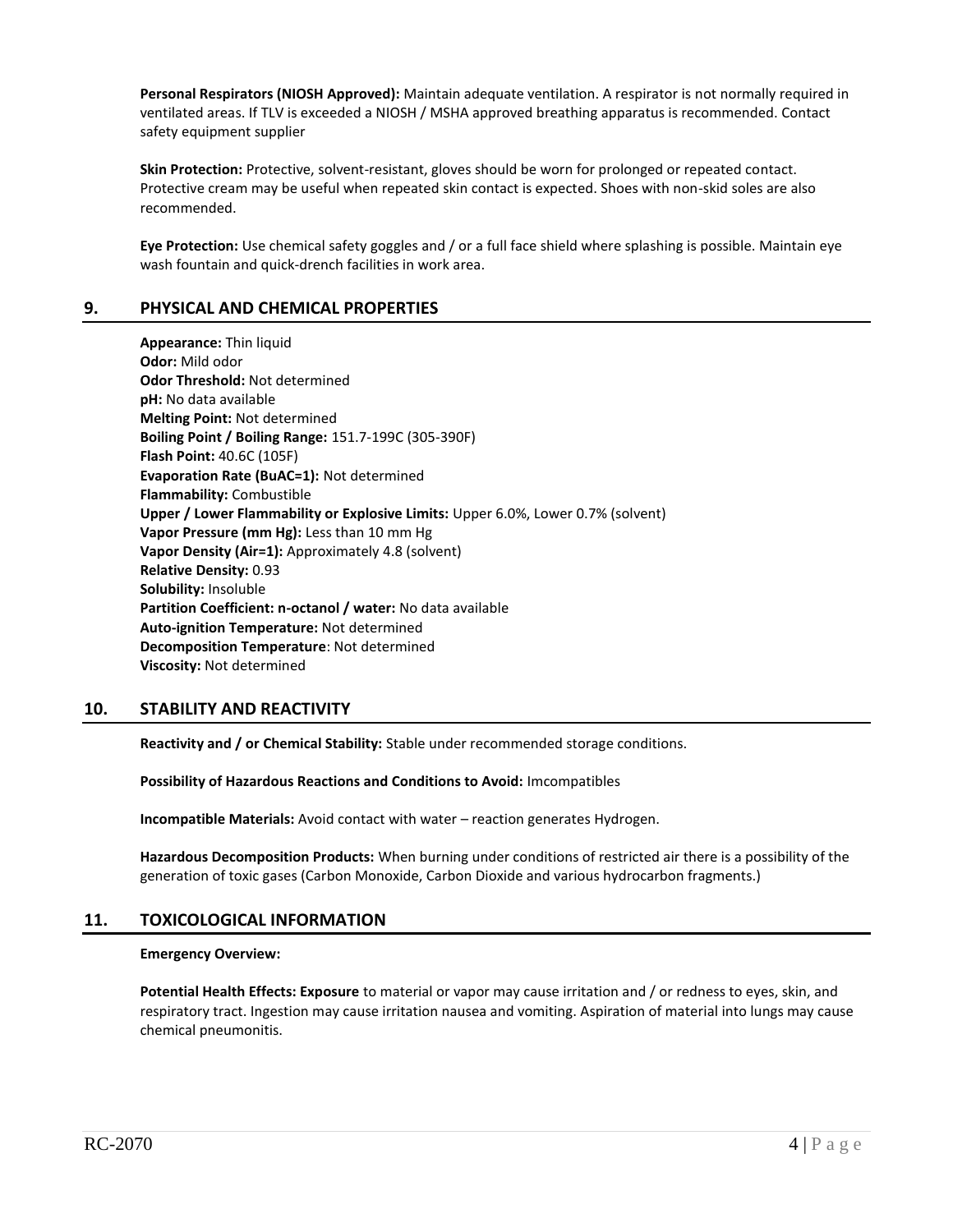**Inhalation:** Dizziness and euphoria leading to unconsciousness in severe cases. Vapors also irritate the respiratory tract. Symptoms may include coughing, difficult breathing and chest pain. A central nervous system depressant.

**Ingestion:** Ingestion may cause local irritation of the mucous membranes of the mouth, esophagus and stomach. Aspiration hazard (see below.).

**Skin Contact:** Frequent or prolonged contact with the skin may cause temporary irritation or dermatitis.

**Eye Contact:** May cause severe irritation of the eye, leading to burns if not immediately treated. **Chronic Exposure:** Chronic exposure may lead to central nervous system complications, blood changes (aplastic anemia, a rare occurrence that is potentially fatal,) and dermatitis. Animal studies have indicated the potential for liver and kidney damage. Prolonged and repeated contact may cause dermatitis and other skin problems.

**Aggravation of Pre-existing Conditions:** Persons with pre-existing eye, skin, respiratory disorders, or impaired kidney function may be aggravated by exposure to this product.

**Specific Target Organ Toxicity - Single Exposure (Globally Harmonized System):** May cause dizziness.

**Specific Target Organ Toxicity - Repeated Exposure (Globally Harmonized System):** No data available.

**Germ Cell Mutagenicity:** May cause inheritable genetic damage.

**Reproductive Toxicity**: May cause teratogenic effects.

**Aspiration Hazard**: Product contains hydrocarbon solvents which may cause serious damage if aspirated into the lungs. Aspiration of material into lungs may cause chemical pneumonitis. Summon immediate medical help.

#### **Numerical Measures of Toxicity:** Cancer Lists: NTP Carcinogen

| Ingredient               | <b>CAS Number</b> | <b>Known</b> | Anticipated | <b>IARC Category</b> |
|--------------------------|-------------------|--------------|-------------|----------------------|
| Elastomeric Resin        | 66070-58-4        | No           | No          | None                 |
| Aromatic Naphtha, Type I | 64742-95-6        | No           | No          | None                 |
| <b>Stoddard Solvent</b>  | 8052-41-3         | No           | No          | None                 |
| <b>Aluminum Paste</b>    | 7429-90-5         | No           | No          | None                 |

#### **Acute Toxicity:**

Aromatic Naphtha, Type I: Oral LD50: > 5,000 mg/kg (rat) Inhalation LC50: > 3670 ppm (rat)

#### **Stoddard Solvent:**

Source: Journal of the American College of Toxicology, Part B. Vol. 1, Pg. 32, 1990. Oral LD50: 5000 mg/kg (rat) Dermal LD50: 3000 mg/kg (rabbit) Inhalation LC50: 5500 mg/m3 (rat)

## **12. ECOLOGICAL INFORMATION**

**Ecotoxicity:** Toxic to aquatic life with long lasting effects.

**Persistence and Degradability:** No specific data available.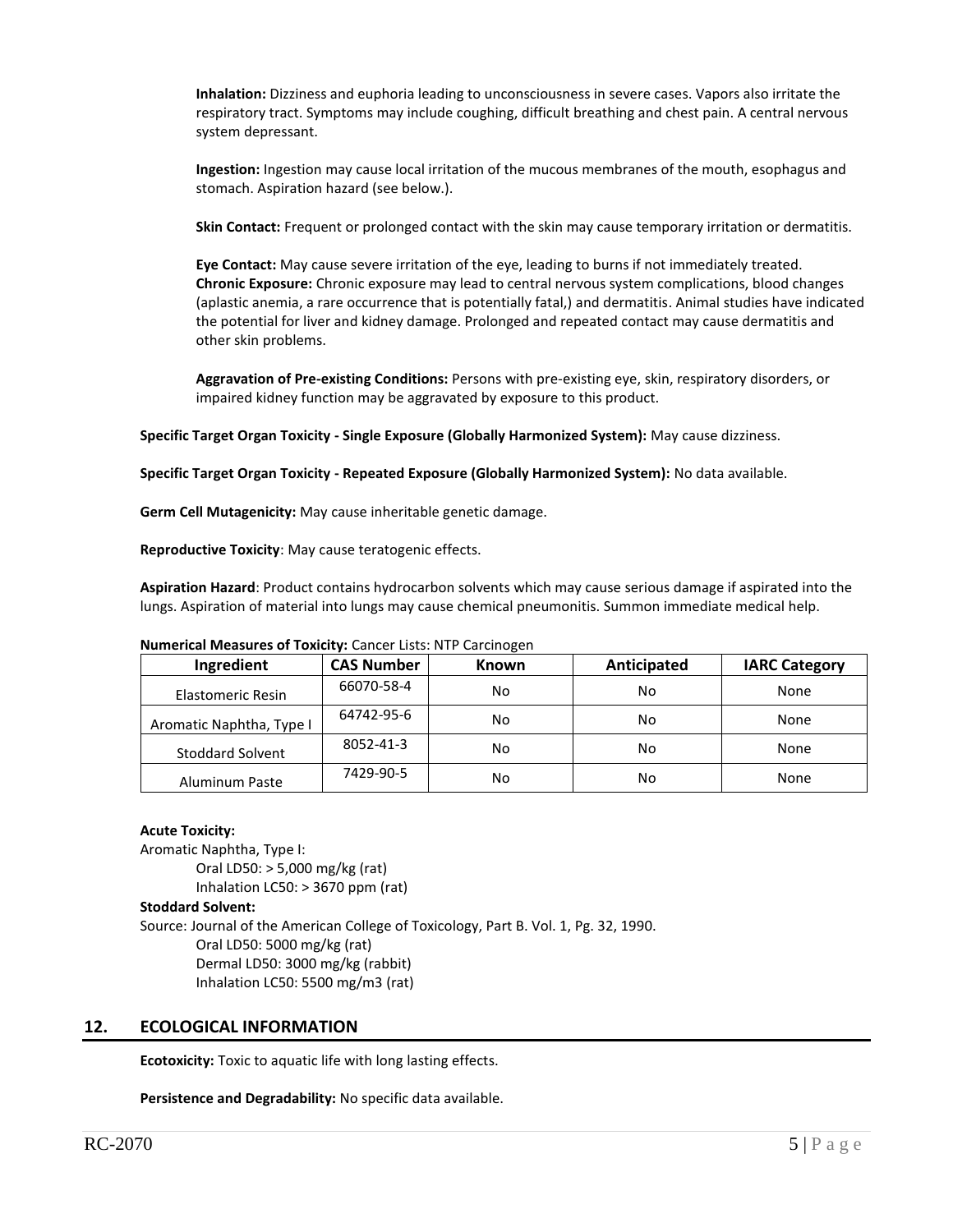**Bioaccumulative Potential:** No specific data available.

**Mobility in Soil:** No specific data available.

**Results of PBT and vPvB assessment**: No specific data available.

**Other adverse effects:** An environmental hazard cannot be excluded in the event of unprofessional handling or disposal.

## **13. DISPOSAL CONSIDERATIONS**

Whatever cannot be saved for recovery or recycling should be handled as hazardous waste and sent to a RCRA approved incinerator or disposed in a RCRA approved waste facility. Processing, use or contamination of this product may change the waste management options. State and local disposal regulations may differ from federal disposal regulations. Dispose of container and un-used contents in accordance with federal, state and local requirements. EPA hazardous waste number: D001 – Ignitable

Empty containers may retain hazardous properties. Containers must not be used for other purposes. Do not weld or flame cut an empty container. Do not transfer to unmarked containers. Follow all SDS label warnings even after container is empty.

## **14. TRANSPORT INFORMATION**

**UN Number:** UN1139 **UN Proper Shipping Name:** Coating Solution

**Land Transport ADR/RID and GGVS/GGVE (Cross Border / Domestic) Packing Group:** III **Transport Hazard Class(es):** 3

**Maritime Transport IMDG/GGVSea Packing Group:** III **Transport Hazard Class(es): 3**

**Air Transport ICAO-TI and IATA-DGR Packing Group:** III **Transport Hazard Class(es):** 3

**Transport in Bulk (according to Annex II of MARPOL 73/78 and the IBC Code):** Not applicable

**Special Precautions for User:** Combustible Liquid

### **15. REGULATORY INFORMATION**

SARA 302 Components: No chemicals in this material are subject to the reporting requirements of SARA Title III, Section 302.

313 of SARA requires suppliers of mixtures or products containing these regulated chemicals to notify their customers. Therefore we are notifying you that this product contains Section 313 listed materials and their respective percentage by weight is indicated below.

Aromatic Naphtha, Type I (64742-95-6) 5-10% Stoddard Solvent (8052-41-3) 40-50% Aluminum Paste (7429-90-5) 15-20%